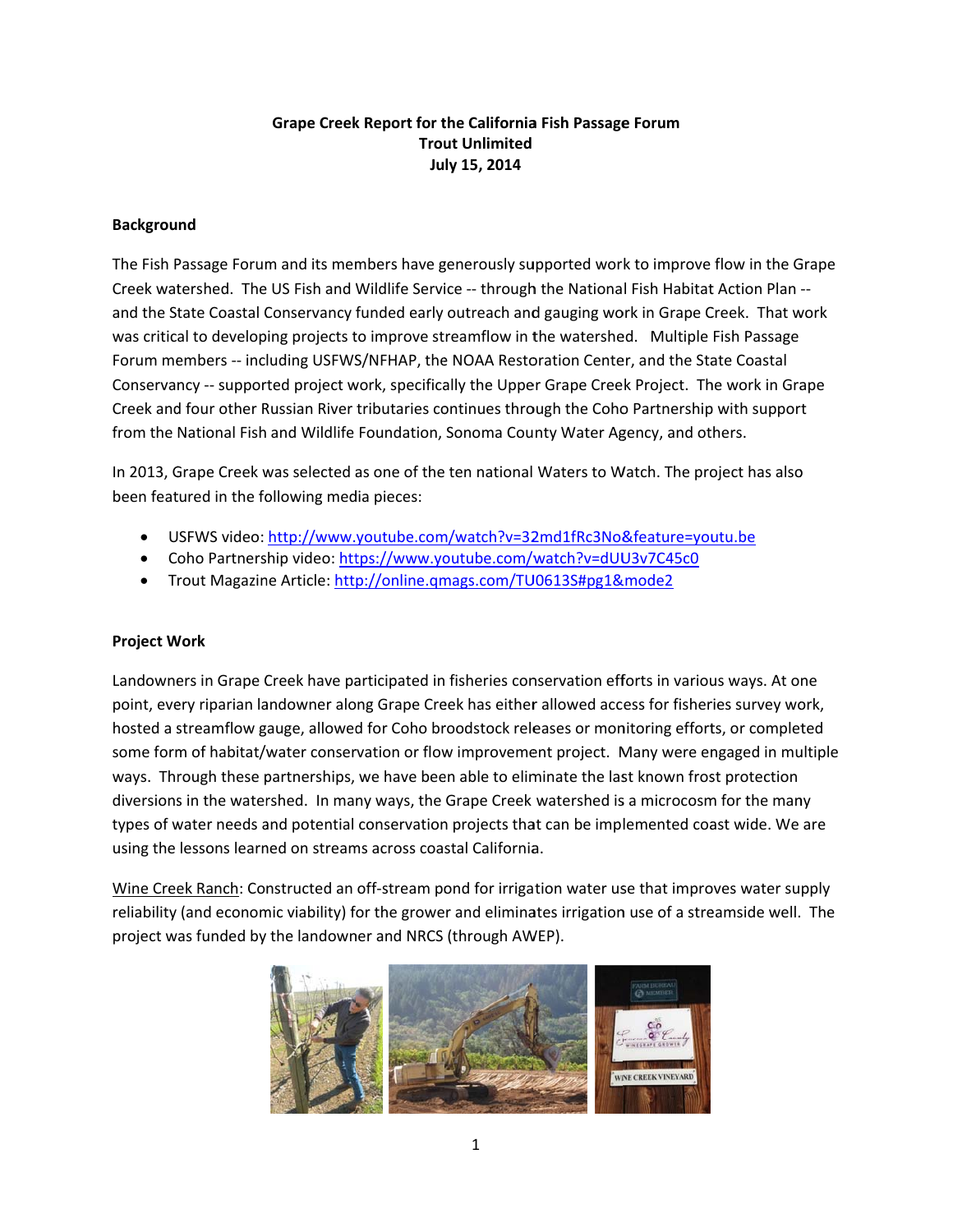Martorana Family Winery: Installed a frost fan in order to eliminate a diversion and on-stream dam (which was a fish passage barrier). Completed a project that included bank layback, riparian revegetation, and installation of instream structures, and allowed access for the West Dry Creek Road fish passage project. The company celebrates the work in its tasting room, and through its annual Bikes, Vines and Fish tour. The grower was just featured in the Huffington Post! (see #2): http://www.huffingtonpost.com/anneli-rufus/10-things-to-do-in-the-wi b 5552305.html



Quivira Vineyards and Winery: Completed a conservation project to reduce the winery's water use (by installing a steam cleaning machine), and installed three frost fans. Allowed access for West Dry Creek Road fish passage project and participated in SCWA Dry Creek Habitat Enhancement Demonstration Project. http://www.quivirawine.com/index.php?option=com submenus&id=2&show=22



Weed Farms: Off-stream pond project in development to store vineyard water and eliminate dry season irrigation pumping from a well near the stream. The project will benefit over-summer survival in a critical coho spawning reach of Grape Creek.

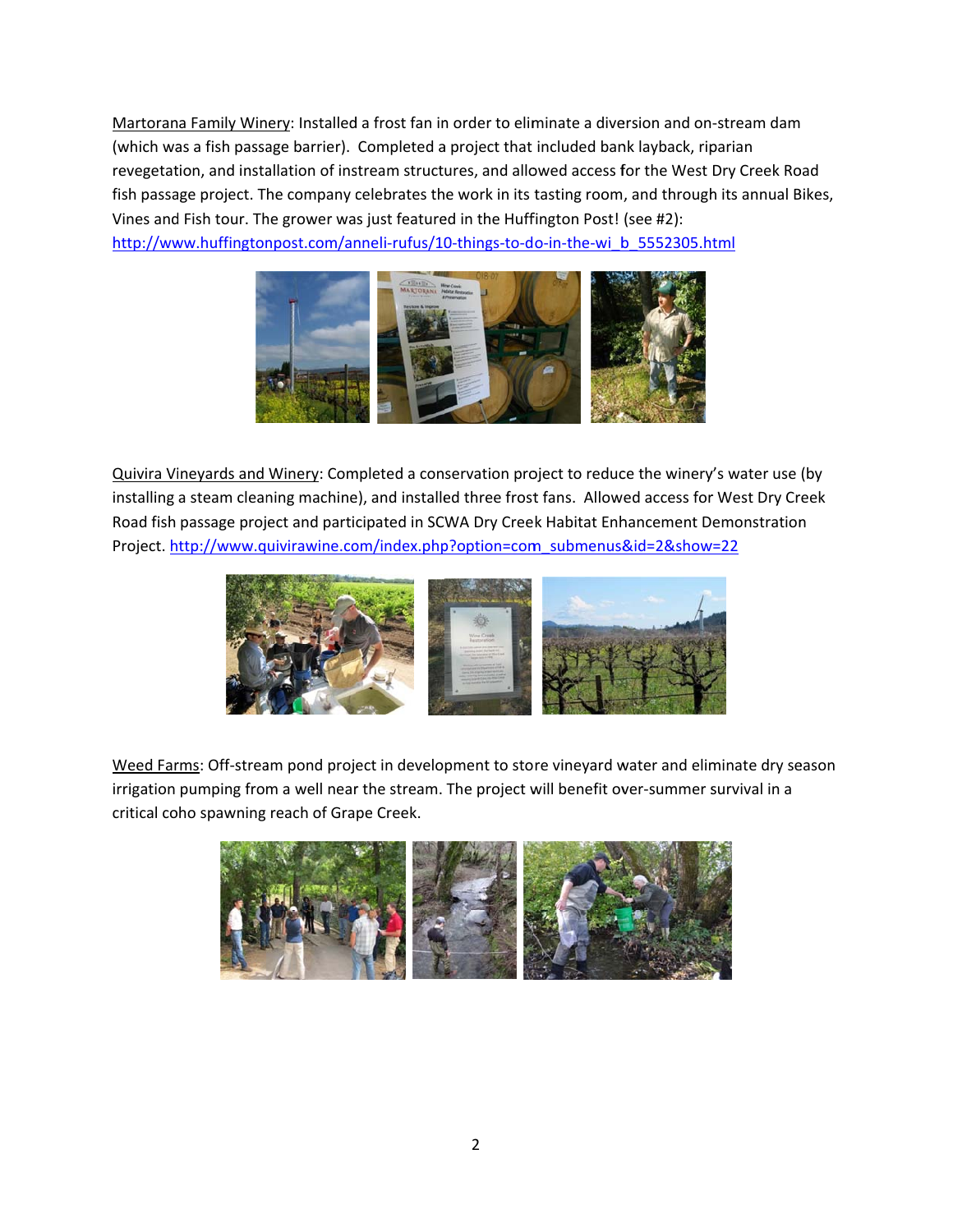G. Mazzera Co.: Constructed an off-stream pond for frost protection and irrigation water, and completed a source switch to eliminate use of an on-stream pond and frost diversion. The frost protection diversion had a demonstrable effect on Grape Creek. The first photo is of the on-stream flashboard dam; the second photo depicts the repurposed flashboards, now in use in the pond.





**Liner Installation** 

**Completed Offstream Pond** 

No frost events have occurred since the Upper Grape Creek Project was completed in 2013. The grower reported that the off-stream pond has been instrumental to his operation in this critically dry year.